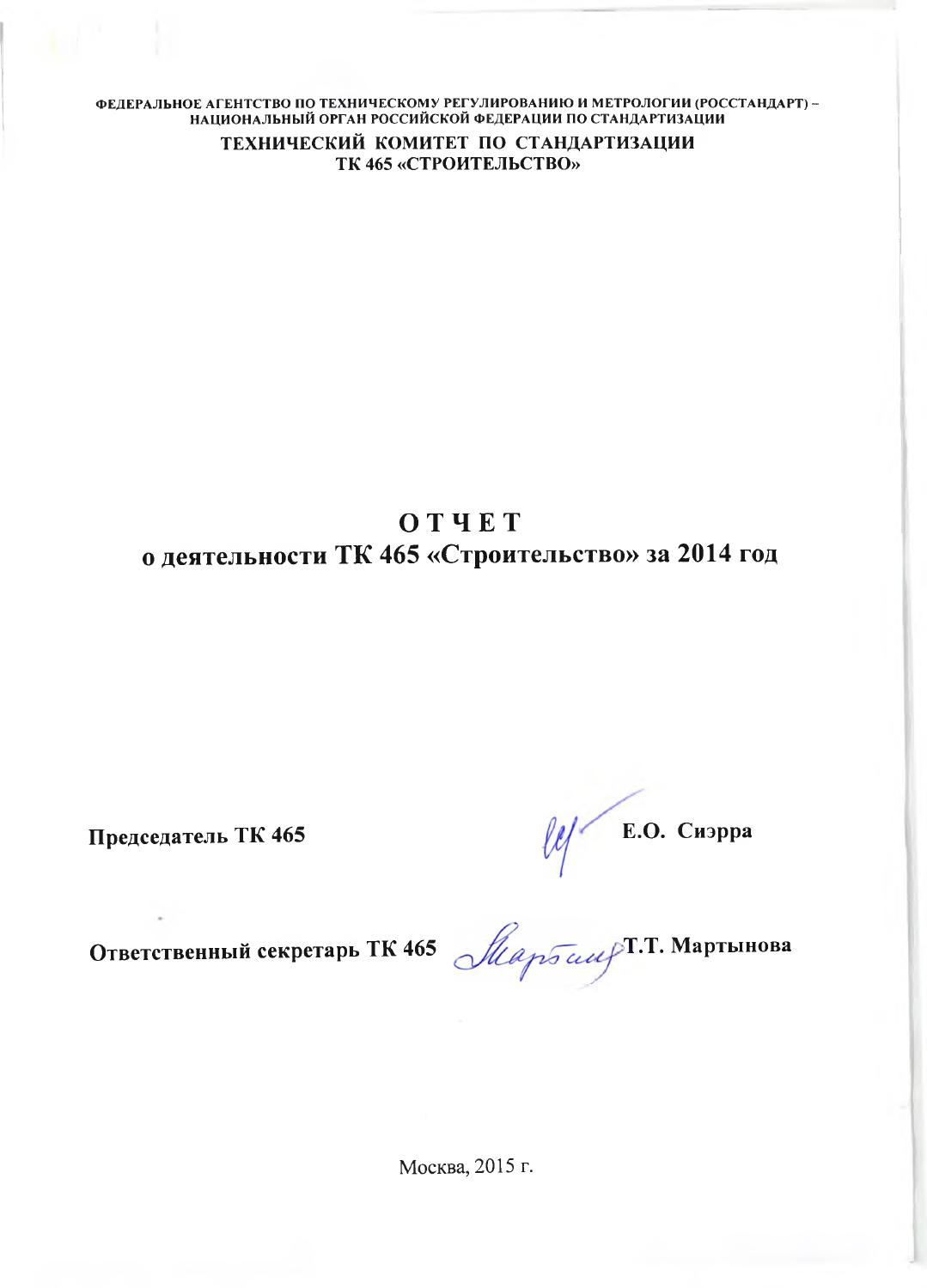## Содержание:

|                | Сведения о Техническом комитете по стандартизации 465                                                                                                  |              |  |
|----------------|--------------------------------------------------------------------------------------------------------------------------------------------------------|--------------|--|
|                |                                                                                                                                                        | 3            |  |
| $\overline{2}$ |                                                                                                                                                        | 3            |  |
| 3              | Результаты выполнения ПРНС за 2014 г. по комплексу<br>СТРОИТЕЛЬСТВО раздел ТК 465 «Строительство»                                                      | 4            |  |
| $\overline{4}$ | Результаты работ по международной стандартизации в 2014 г                                                                                              | 5            |  |
| 5              |                                                                                                                                                        |              |  |
|                | Приложение 1. Перечень стандартов, утвержденных ТК 465                                                                                                 | $\mathbf{8}$ |  |
|                | Приложение 2. Выписка из ПРНС-2015 по тематике ТК 465                                                                                                  |              |  |
|                | Приложение 3. Перечень национальных и межгосударственных<br>стандартов, подлежащих проверке в 2015 г. в<br>области деятельности ТК 465 «Строительство» | 43           |  |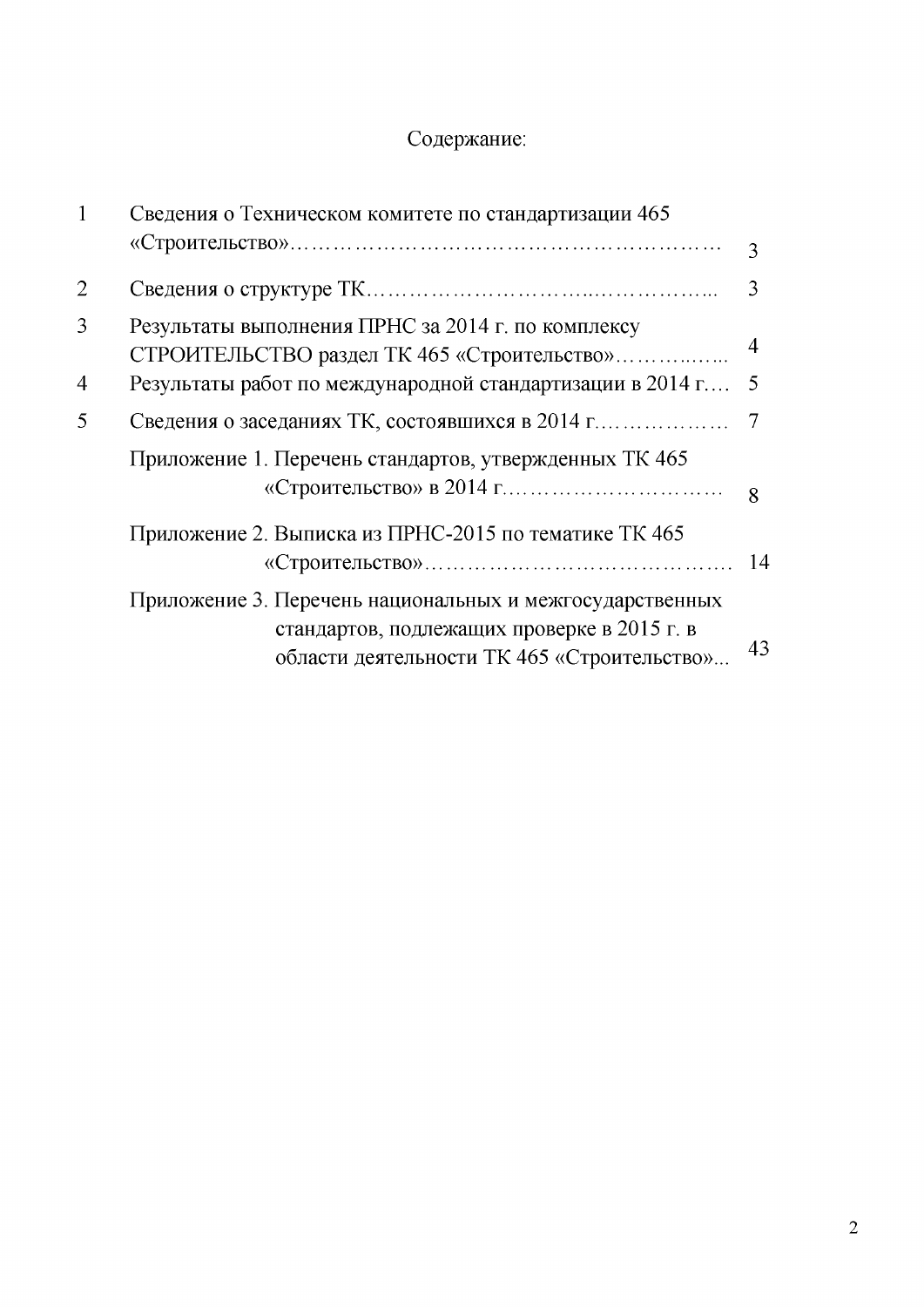## **1 Сведения о Техническом комитете по стандартизации 465 «Строительство»**

Председатель ТК - заместитель Министра строительства и жилищнокоммунального хозяйства Елена Одулиовна Сиэрра (утверждена приказом Росстандарта от 18 июня 2014 г. № 986).

Организация, ведущая секретариат ТК, - Федеральное автономное учреждение «Федеральный центр нормирования, стандартизации и технической оценки соответствия в строительстве» (ФАУ «ФЦС»).

Адрес: 109316, Москва, Волгоградский проспект, дом 45, стр. 1

тел. (495) 133-01-57, (495) 133-01-58

E-mail: [fcc@certif.org](mailto:fcc@certif.org) http: // [www.certif.org](http://www.certif.org)

Адрес для почтовых отправлений: 119311, г. Москва, а/я 19

Телефон ТК: (495) 133-01-56, е-mail ТК: [tk465@mail.ru](mailto:tk465@mail.ru)

Ответственный секретарь ТК - заместитель начальника отдела стандартизации ФАУ «ФЦС» Мартынова Татьяна Тихоновна

<span id="page-2-0"></span>На данный момент заместители Председателя ТК не утверждены, проводится актуализация состава членов ТК.

#### **2 Сведения о структуре ТК**

В ТК 465 входят 6 подкомитетов:

- ПК 1 «Инженерные изыскания, проектирование, строительство»
- ПК 2 «Общие технические вопросы»
- ПК 3 «Г радостроительство, здания и сооружения»
- ПК 4 «Строительные конструкции и основания»
- ПК 5 «Наружные и внутренние сети и оборудование»
- ПК 6 «Строительные материалы»

Для решения специальных задач в составе подкомитетов сформированы постоянные и временные рабочие группы (РГ), руководители которых назначены председателем ТК.

В настоящее время проводится реструктуризация ТК и актуализация состава экспертов рабочих групп.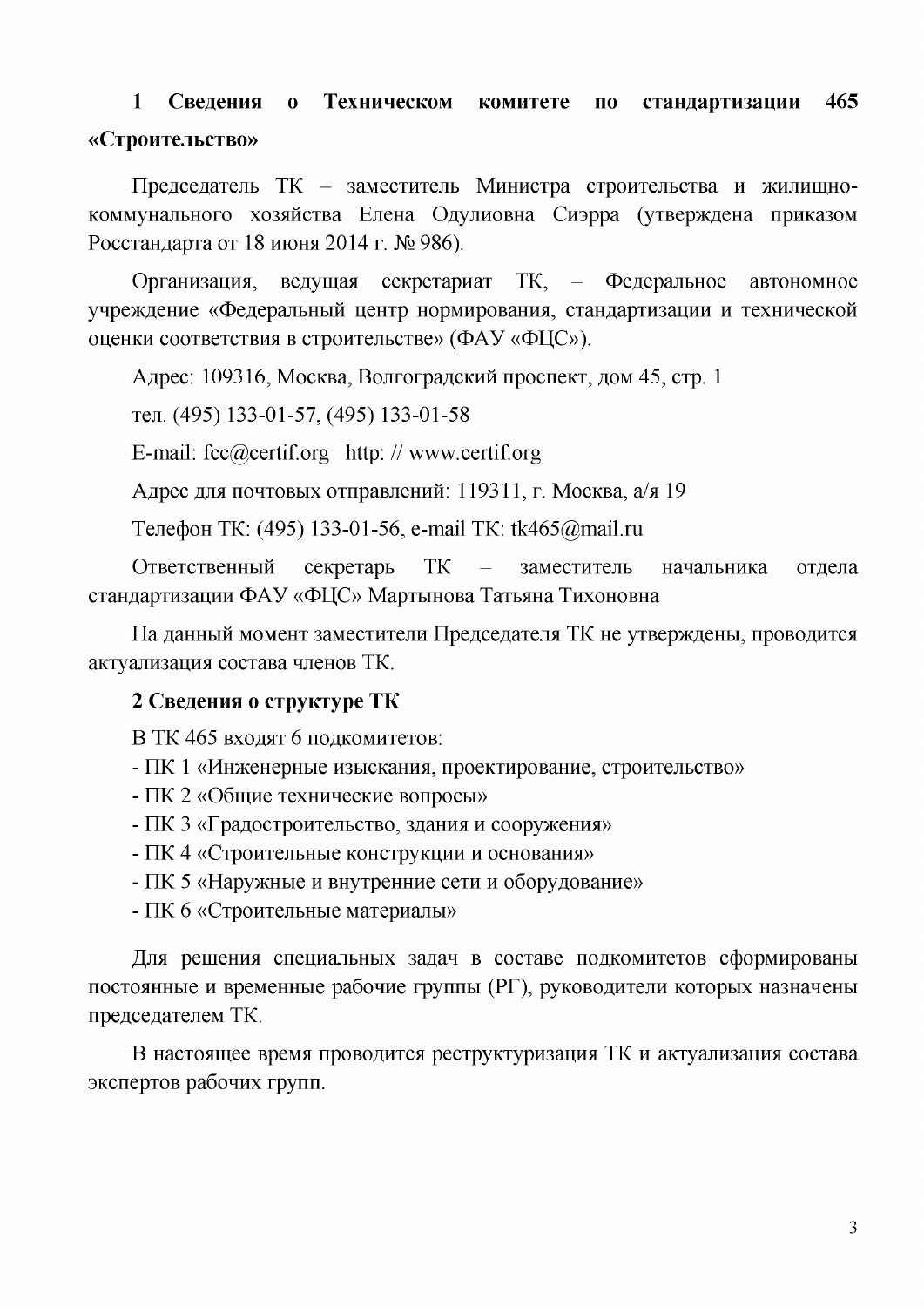## **3 Результаты выполнения ПРНС за 2014 г. по комплексу СТРОИТЕЛЬСТВО раздел ТК 465 «Строительство»**

В 2014 г. ТК 465 «Строительство» проводило работы по двум государственным контрактам с Росстандартом - государственный контракт  $\mathcal{N}_2$ 130-200 от 27 мая 2013 г. (лот № 2.5) и государственный контракт № 130-33 от 21 февраля 2014 г. (лот № 2.32). Все работы выполнены в соответствии с установленными сроками сдачи этапов контракта - ноябрь 2014 г. по лоту 2.5 и октябрь 2014 г. по лоту 2.32 (досрочно).

| Утвержденные          | <b>TOCT</b>    | <b>ГОСТР</b> | Итого          |
|-----------------------|----------------|--------------|----------------|
| стандарты             |                |              |                |
| в 2014 г.,            | 66             | 14           | 80             |
| ИЗ НИХ:               |                |              |                |
| - Новых               | 23             | 14           | 37             |
| - Пересмотр           | 43             |              | 43             |
| Федеральный бюджет    | 62             | 6            | 68             |
| - НОВЫХ               | 21             | 6            | 27             |
| - пересмотр           | 41             |              | 41             |
| Средства разработчика | 4              | 8            | 12             |
| - НОВЫХ               | $\overline{2}$ | 8            | 10             |
| - пересмотр           | $\overline{2}$ |              | $\overline{2}$ |
| Гармонизированных     | 33             | 12           | 45             |
| стандартов, всего     |                |              |                |
| Из них:               |                |              |                |
| $- EN$                |                | 7 IDT        | 7              |
|                       | 7 MOD          | 1 MOD        | 8              |
|                       | <b>21 NEQ</b>  | 4 NEQ        | 25             |
| $- ISO$               | 5 NEO          |              | 5              |

#### **Результаты работы ТК 465 по утверждению стандартов**

Перечень стандартов, утвержденных в 2014 г., дан в Приложении 1.

В рамках работ по государственному контракту № 130-33 от 21 февраля 2014г. (лот № 2.32) на конец 2014 г. разработаны:

Окончательные редакции: 10 ГОСТ Р, 11 ГОСТ.

Первые редакции: 42 ГОСТ Р, 10 ГОСТ.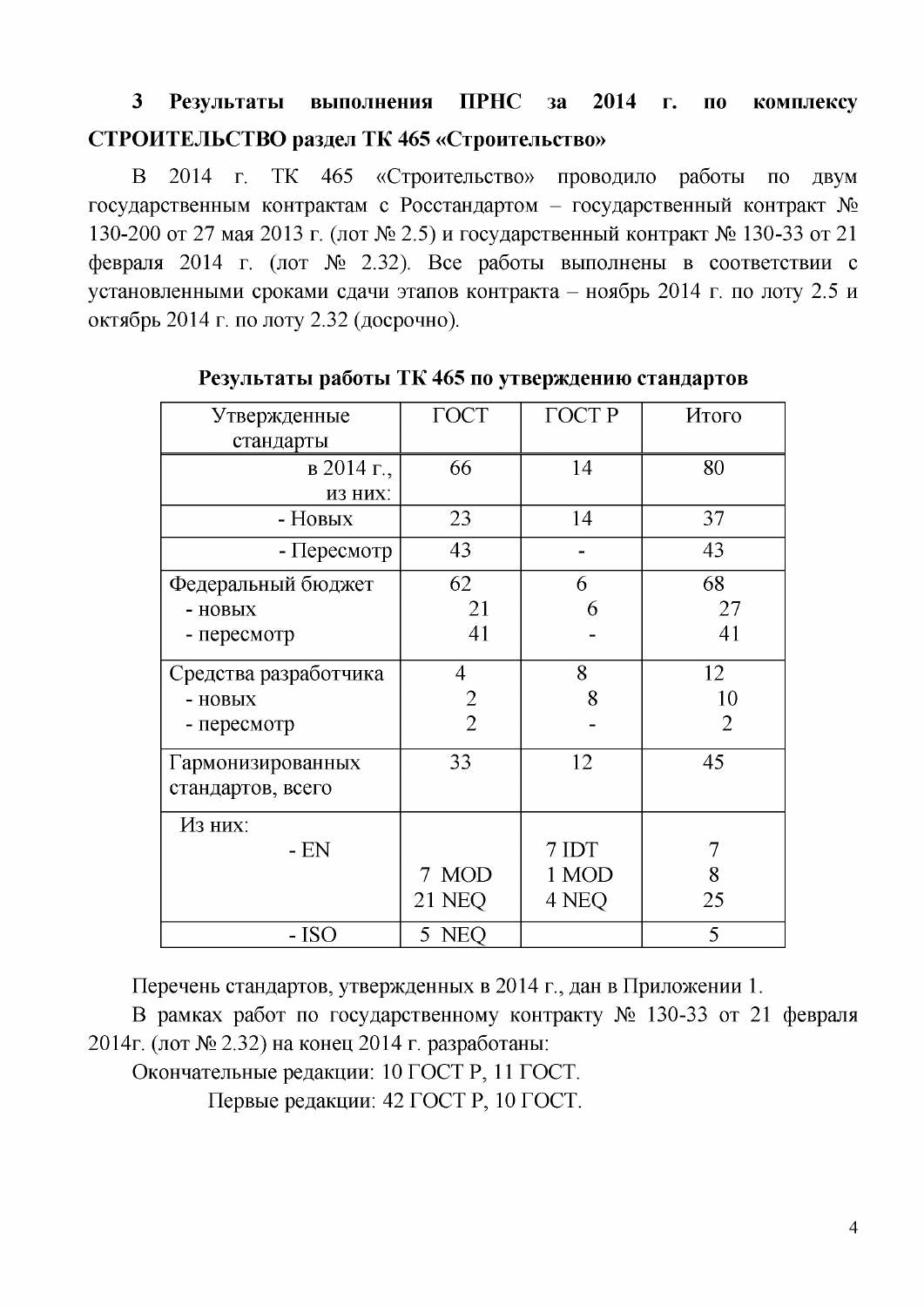### **4 Результаты работ по международной стандартизации в 2014 г.**

В 2014 г. ТК принимал участие в обсуждении следующих международных стандартов:

- ISO/FDIS 3008-2 Fire-resistance tests — Part 2: Lift landing door assemblies - ISO/FDIS 15758 Hygrothermal performance of building equipment and industrial installations — Calculation of water vapour diffusion — Cold pipe insulation systems

- ISO/FDIS 16251-1 Acoustics — Laboratory measurement of the reduction of transmitted impact noise by floor coverings on a small floor mock-up — Part 1: Heavyweight compact floor

- ISO/DIS 16598 Timber structures — Structural classification for sawn timber - ISO/FDIS 10916 Calculation of the impact of daylight utilization on the net and final energy demand for lighting

- ISO/FDIS 11856 Textile floor coverings — Test methods for the determination of fibre bind using a Modified Martindale Machine

- ISO/FDIS 11617 Buildings and civil engineering works — Sealants — Determination of changes in adhesion, cohesion, and appearance of elastic weatherproofing sealants after exposure of statically cured specimens to artificial weathering and mechanical cycling

- ISO/FDIS 10545-4 Ceramic tiles — Part 4: Determination of modulus of rupture and breaking strength

- ISO/FDIS 27126 Thermoplastic multi-layer (nonvulcanized) hoses and hose assemblies for the transfer of hydrocarbons, solvents and chemicals — Specification

- ISO/DIS 10361 Textile floor coverings — Production of changes in appearance by means of Vettermann drum and hexapod tumbler tester

- ISO/FDIS 19338 Performance and assessment requirements for design standards on structural concrete

- ISO/DIS 18178 Glass in building — Laminated solar PV glass

- ISO/DIS 19702 Guidance for sampling and analysis of toxic gases and vapours in fire effluents using Fourier Transform Infrared spectroscopy (FTIR)

- ISO/DIS 10545-13 Ceramic tiles — Main element — Part 13: Determination of chemical resistance

- ISO/DIS 10545-14 Ceramic tiles — Part 14: Determination of resistance to stains

- ISO/DIS 16405.2 Room Corner and open calorimeter — Guidance on sampling and measurement of effluent gas production using FTIR technique

- ISO/DIS 13007-5 Ceramic tiles — Grouts and adhesives — Part 5: Liquid applied waterproofing membranes for use beneath ceramic tiling bonded with adhesives — Requirements, test methods, evaluation of conformity, classification and designation

- ISO/DIS 16932 Glass in building — Destructive-windstorm-resistant security glazing — Test and classification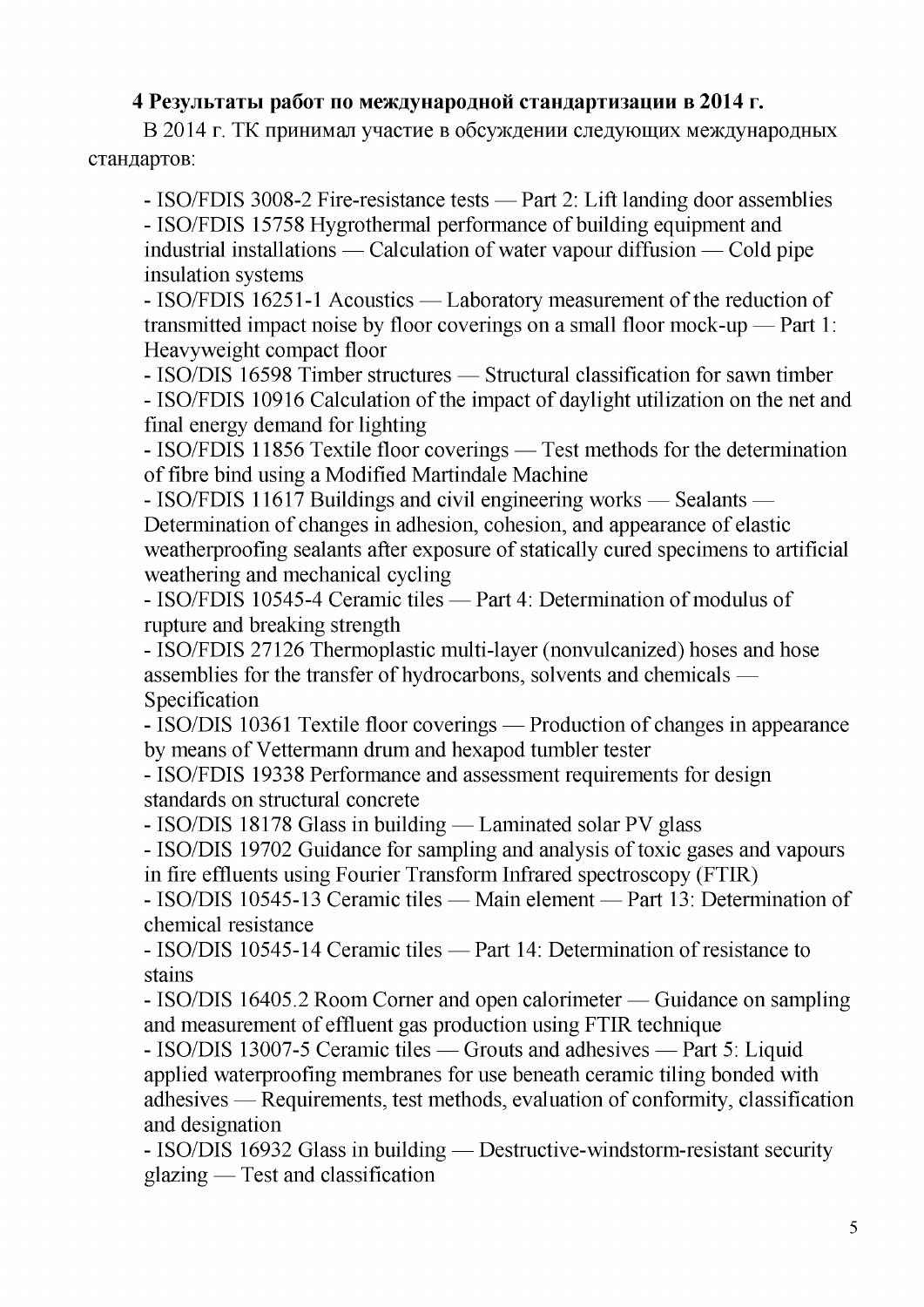- ISO/DIS 29584 Glass in building — Pendulum impact testing and classification of safety glass

- ISO/DIS 9050 Glass in building — Determination of light transmittance, solar direct transmittance, total solar energy transmittance, ultraviolet transmittance and related glazing factors

- ISO/DIS 16293-2 Glass in building — Basic soda lime silicate glass products — Part 2: Float glass

- ISO/DIS 16293-3 Glass in building — Basic soda lime silicate glass products — Part 3: Polished wired glass

- ISO/FDIS 11485-3 Glass in building — Curved glass — Part 3: Requirements for curved tempered and curved laminated safety glass

- ISO/DIS 18319 Fibre-reinforced polymer (FRP) reinforcement for concrete structures: Specifications of FRP sheets

- ISO/DIS 15928-1 Houses — Description of performance — Part 1: Structural safety

- ISO/DIS 15928-2 Houses — Description of performance — Part 2: Structural serviceability

- ISO/DIS 15928-3 Houses — Description of performance — Part 3: Structural durability

- ISO/DIS 17785-1 Test Methods for Pervious Concrete — Part 1: Infiltration rate

- ISO/DIS 17892-3 Geotechnical investigation and testing — Laboratory testing of soil — Part 3: Determination of particle density

- ISO/DIS 17892-4 Geotechnical investigation and testing — Laboratory testing of soil — Part 4: Determination of particle size distribution

- ISO/FDIS 10545-1 Ceramic tiles — Part 1: Sampling and basis for acceptance - ISO/DIS 1920-12.2 Testing of concrete — Part 12: Determination of the

carbonation resistance of concrete — Accelerated carbonation method

- ISO/DIS 16283-3 Acoustics — Field measurement of sound insulation in

buildings and of building elements  $-$  Part 3: Façade sound insulation

- ISO/DIS 4918 Resilient, textile and laminate floor coverings — Castor chair test

- ISO/DIS 12460-4 Wood-based panels — Determination of formaldehyde release — Part 4: Desiccator method

- ISO/FDIS 17892-1 Geotechnical investigation and testing — Laboratory testing of soil — Part 1: Determination of water content

- ISO/FDIS 17892-2 Geotechnical investigation and testing — Laboratory testing of soil — Part 2: Determination of density of finegrained soil

- ISO/FDIS 17554 Reaction to fire tests — Mass loss measurement

- ISO/DIS 11618 Building construction — Sealants — Classification and requirements for pedestrian walkway sealants

- ISO/DIS 14448 Low modulus adhesives for exterior tile finishing

- ISO/DIS 16711 Seismic assessment and retrofit of concrete structures

- ISO/FDIS 16745 Environmental performance of buildings — Carbon metric of a building — Use stage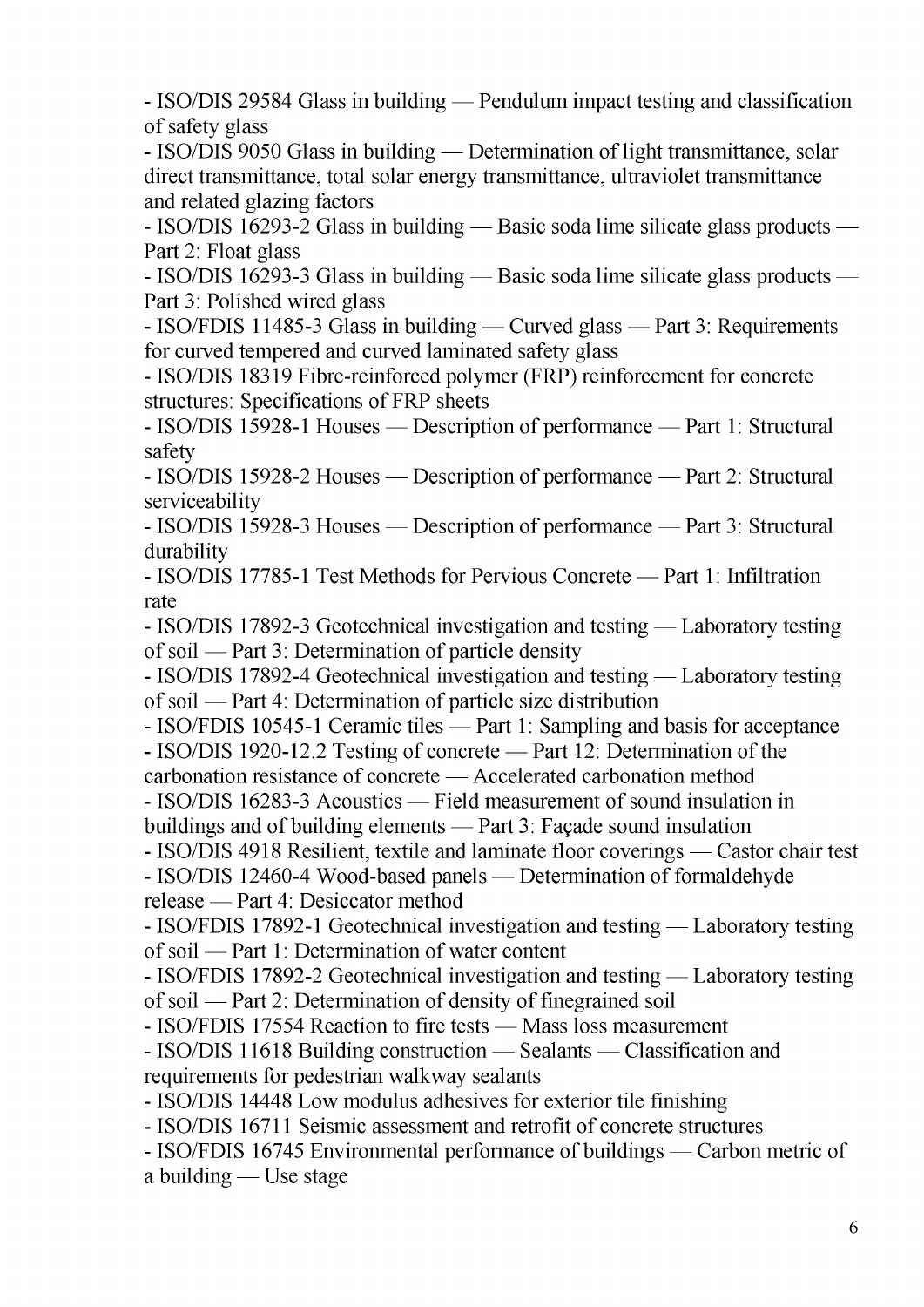- ISO/DIS 15686-5 Buildings and constructed assets — Service-life planning — Part 5: Life-cycle costing

- ISO/FDIS 16757-1 Data structures for electronic product catalogues for building services — Part 1: Concepts, architecture and model

- ISO/FDIS 10406-1 Fibre-reinforced polymer (FRP) reinforcement of concrete - Test methods - Part 1: FRP bars and grids

- ISO/FDIS 10406-2 Fibre-reinforced polymer (FRP) reinforcement of concrete — Test methods — Part 2: FRP sheets

- ISO/DIS 11528 Buildings and civil engineering works — Sealants -

Determination of crazing and cracking following exposure to artificial or natural weathering

- ISO/DIS 16733-1 Fire safety engineering — Selection of design fire scenarios and design fires — Part 1: Selection of design fire scenarios

### **5 Сведения о заседаниях ТК, состоявшихся в 2014 г.**

<span id="page-6-0"></span>В 2014 г. были проведены следующие заседания руководящего состава ТК 465 в Минстрое (ул. Садово-Самотечная, д. 10/23, строение 1, каб. 310):

- Совещание по вопросу совершенствования работы технического комитета по стандартизации «Строительство» (протокол от 02 июля 2014 г.);

- Заседание по вопросу оптимизации работы технического комитета по стандартизации «Строительство» (протокол от 19 сентября 2014 г.);

- Заседание по итогам работы технического комитета по стандартизации «Строительство» за 2014 г. (протокол от 25 декабря 2014 г.).

В 2014 г. были проведены следующие заседания ПК и РГ ТК 465:

- ПК 2 «Общие технические вопросы» - рабочая встреча с Председателем ТК 465 по рассмотрению работы ПК (протокол от 16 июля 2014 г.);

- ПК 6 «Строительные материалы» - дополнительное рассмотрение проекта предварительного национального стандарта «Наноцемент общестроительный. Технические условия»;

- 78 заседаний рабочих групп по экспертизе проектов национальных и межгосударственных стандартов и сводов правил.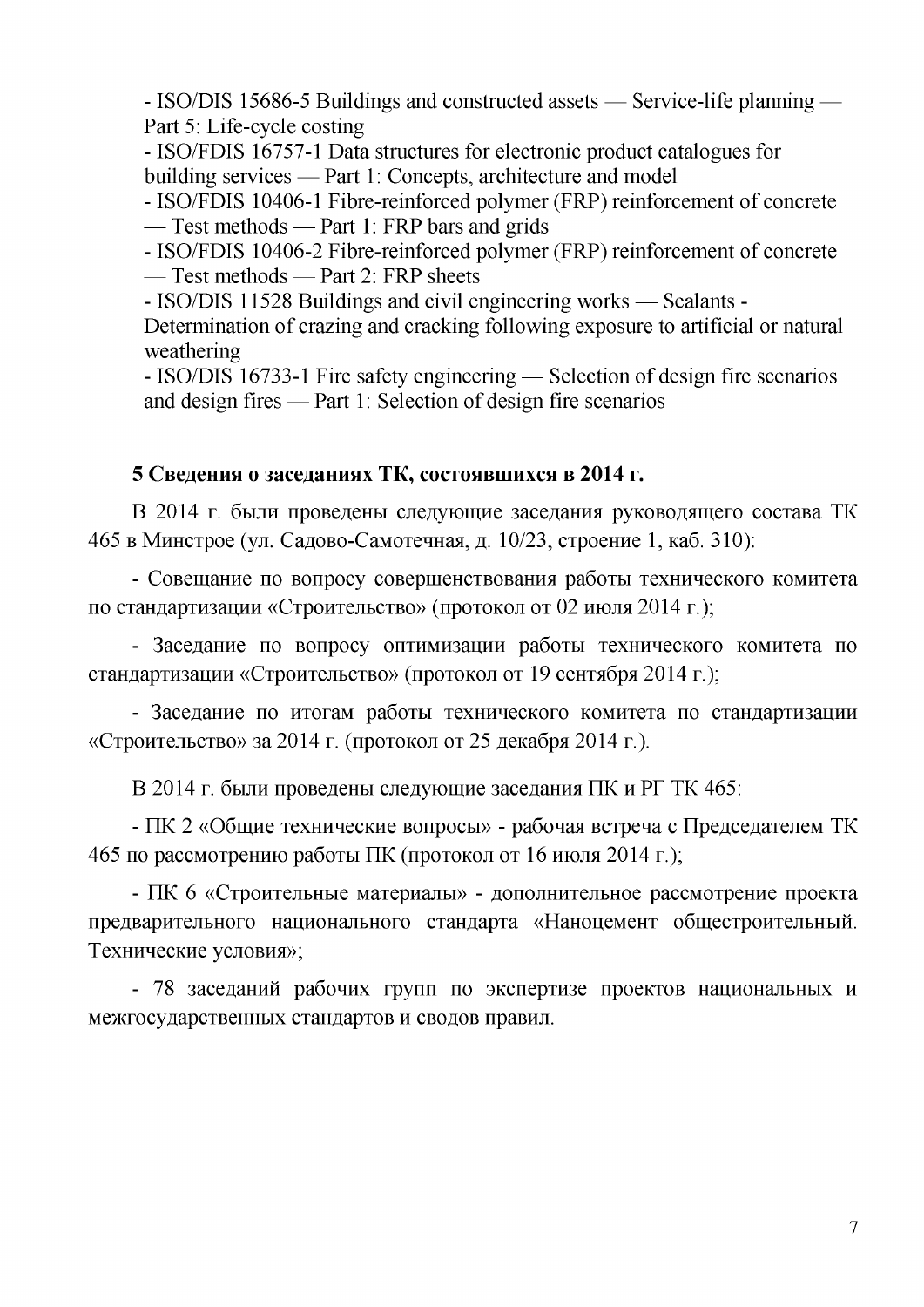# **Перечень стандартов, утвержденных**

# <span id="page-7-0"></span>**ТК 465 «Строительство» в 2014 г.**

| Вид<br>стандарта | Номер<br>стандарта          | Наименование стандарта                                                                                                                                                                                       |
|------------------|-----------------------------|--------------------------------------------------------------------------------------------------------------------------------------------------------------------------------------------------------------|
| <b>ГОСТР</b>     | 55936-2014                  | Составы клеевые, базовые штукатурные и<br>выравнивающие шпаклевочные на полимерной<br>основе для фасадных теплоизоляционных<br>композиционных систем с наружными<br>штукатурными слоями. Технические условия |
| <b>ГОСТР</b>     | 55943-2014                  | Системы фасадные теплоизоляционные<br>композиционные с наружными штукатурными<br>слоями. Методы определения и оценки<br>устойчивости к климатическим воздействиям                                            |
| $\Gamma$ OCT     | 32603-2012                  | Панели металлические трехслойные с<br>утеплителем из минеральной ваты. Технические<br>условия                                                                                                                |
| <b>TOCT</b>      | 30245-2012                  | Профили стальные гнутые замкнутые сварные<br>квадратные и прямоугольные для строительных<br>конструкций. Технические условия                                                                                 |
| <b>TOCT</b>      | 32614-2012 (EN<br>520:2009) | Плиты гипсовые строительные. Технические<br>условия                                                                                                                                                          |
| $\Gamma$ OCT     | 22266-2013                  | Цементы сульфатостойкие. Технические<br>условия                                                                                                                                                              |
| $\Gamma$ OCT     | 30515-2013                  | Цементы. Общие технические условия                                                                                                                                                                           |
| ГОСТ             | 26253-2014                  | Здания и сооружения. Метод определения<br>теплоустойчивости ограждающих конструкций                                                                                                                          |
| $\Gamma$ OCT     | 28575-2014                  | Защита от коррозии в строительстве.<br>Конструкции бетонные и железобетонные.<br>Испытания паропроницаемости защитных<br>покрытий                                                                            |
| $\Gamma$ OCT     | 28574-2014                  | Защита от коррозии в строительстве.<br>Конструкции бетонные и железобетонные.<br>Методы испытаний адгезии защитных<br>покрытий                                                                               |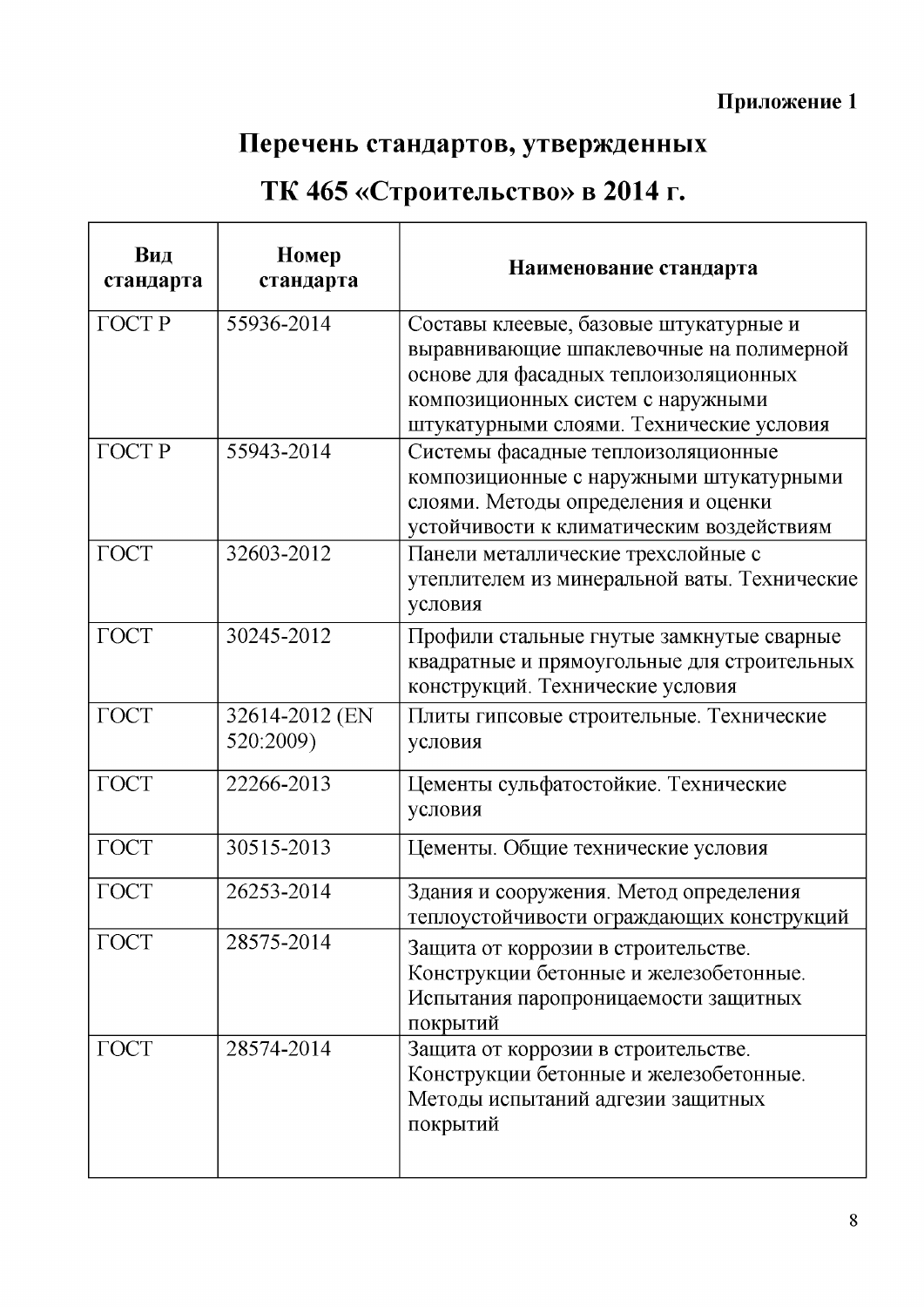| $\Gamma$ OCT     | 31168-2014      | Здания жилые. Метод определения удельного    |
|------------------|-----------------|----------------------------------------------|
|                  |                 | потребления тепловой энергии на отопление    |
| <b>TOCT P EH</b> | 1603-2014       | Изделия теплоизоляционные, применяемые в     |
|                  |                 | строительстве. Метод определения             |
|                  |                 | стабильности размеров при испытании в        |
|                  |                 | лабораторных условиях (температура 23 °С и   |
|                  |                 | относительная влажность 50 %)                |
| <b>ГОСТР</b>     | 56148-2014 (EH  | Изделия из пенополистирола ППС (EPS)         |
|                  | 13163:2009)     | теплоизоляционные, применяемые в             |
|                  |                 | строительстве. Технические условия           |
|                  |                 |                                              |
| Изменение        | № 1 ГОСТ 4.200- | Система показателей качества продукции.      |
|                  | 78              | Строительство. Основные положения            |
|                  |                 |                                              |
| Изменение        | № 2 ГОСТ 4.202- | Система показателей качества продукции.      |
|                  | 79              | Строительство. Изделия асбестоцементные.     |
|                  |                 | Номенклатура показателей                     |
| Поправка         | к ГОСТ Р        | Система проектной документации для           |
|                  | 21.1101-2013    | строительства. Основные требования к         |
|                  |                 |                                              |
|                  |                 | проектной и рабочей документации             |
| <b>ГОСТР</b>     | 56177-2014      | Устройства закрывания дверей (доводчики).    |
|                  |                 | Технические условия                          |
| <b>ГОСТР</b>     | 56178-2014      | Модификаторы органо-минеральные типа МБ      |
|                  |                 | для бетонов, строительных раствовров и сухих |
|                  |                 | смесей. Технические условия                  |
|                  |                 |                                              |
| ГОСТ             | 30673-2013      | Профили поливинилхлоридные для оконных и     |
|                  |                 | дверных блоков. Технические условия          |
| $\Gamma$ OCT     | 18979-2014      | Колонны железобетонные для многоэтажных      |
|                  |                 | зданий. Технические условия                  |
| $\Gamma$ OCT     | 14098-2014      | Соединения сварные арматуры и закладных      |
|                  |                 | изделий железобетонных конструкций. Типы,    |
|                  |                 | конструкции и размеры                        |
| $\Gamma$ OCT     | 25380-2014      | Здания и сооружения. Метод измерения         |
|                  |                 | плотности тепловых потоков, проходящих       |
|                  |                 |                                              |
|                  |                 | через ограждающие конструкции                |
| ГОСТ             | 32943-2014      | Материалы и системы для защиты и ремонта     |
|                  |                 | бетонных конструкций. Требования к клеевым   |
|                  |                 | соединениям элементов усиления конструкций   |
| ГОСТ             | 32804-2014 (EN  | Материалы геосинтетические для фундаментов,  |
|                  | 13251:2000)     | опор и земляных работ. Общие технические     |
|                  |                 | требования                                   |
|                  |                 |                                              |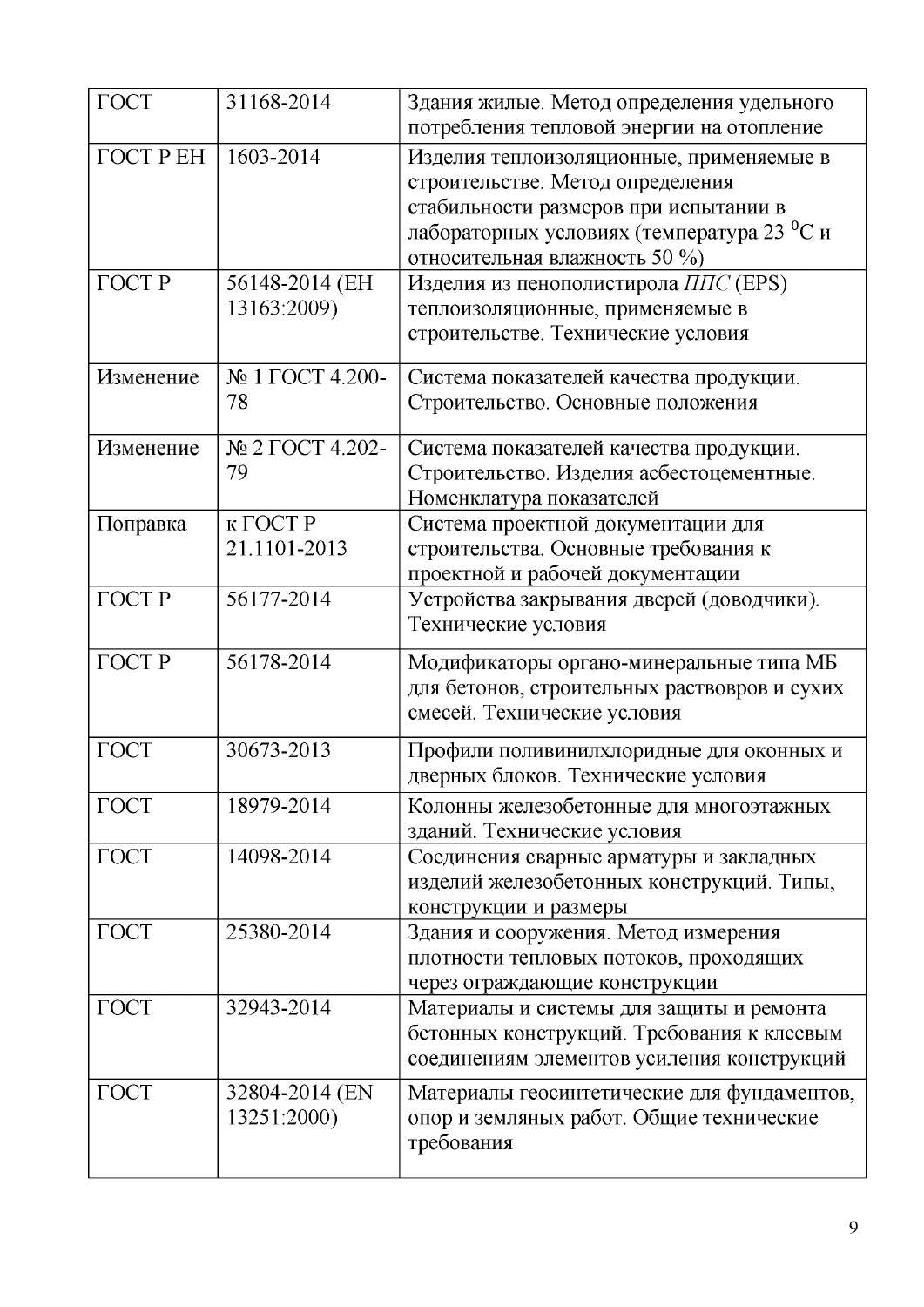| <b>ГОСТР</b> | 56196-2014                    | Добавки активные минеральные для цементов.<br>Общие технические условия                                                                                                               |
|--------------|-------------------------------|---------------------------------------------------------------------------------------------------------------------------------------------------------------------------------------|
| $\Gamma$ OCT | 22689-2014                    | Трубы и фасонные части из полиэтилена для<br>систем внутренней канализации. Технические<br>условия                                                                                    |
| $\Gamma$ OCT | 20444-2014                    | Шум. Транспортные потоки. Методы<br>определения шумовой характеристики                                                                                                                |
| $\Gamma$ OCT | 8736-2014                     | Песок для строительных работ. Технические<br>условия                                                                                                                                  |
| $\Gamma$ OCT | 24816-2014                    | Материалы строительные. Метод определения<br>равновесной сорбционной влажности                                                                                                        |
| $\Gamma$ OCT | 23337-2014                    | Шум. Методы измерения шума на селитебной<br>территории и в помещениях жилых и<br>общественных зданий                                                                                  |
| ГОСТ         | 12.1.046-2014                 | Система стандартов безопасности труда.<br>Строительство. Нормы освещения<br>строительных площадок                                                                                     |
| $\Gamma$ OCT | 32972-2014                    | Колодцы полимерные канализационные.<br>Технические условия                                                                                                                            |
| $\Gamma$ OCT | 538-2014                      | Изделия замочные и скобяные. Общие<br>технические условия                                                                                                                             |
| $\Gamma$ OCT | 32803-2014                    | Бетоны напрягающие. Технические условия                                                                                                                                               |
| $\Gamma$ OCT | 21.301-2014                   | Система проектной документации для<br>строительства. Основные требования к<br>оформлению отчетной документации по<br>инженерным изысканиям                                            |
| $\Gamma$ OCT | 21216-2014                    | Сырье глинистое. Методы испытаний                                                                                                                                                     |
| <b>TOCT</b>  | 21.209-2014                   | Система проектной документации для<br>строительства. Централизованное управление<br>энергоснабжением. Условные графические и<br>буквенные обозначения вида и содержания<br>информации |
| $\Gamma$ OCT | 32805-2014 (EN<br>13707:2004) | Материалы гибкие рулонные кровельные<br>битумосодержащие. Общие технические<br>условия                                                                                                |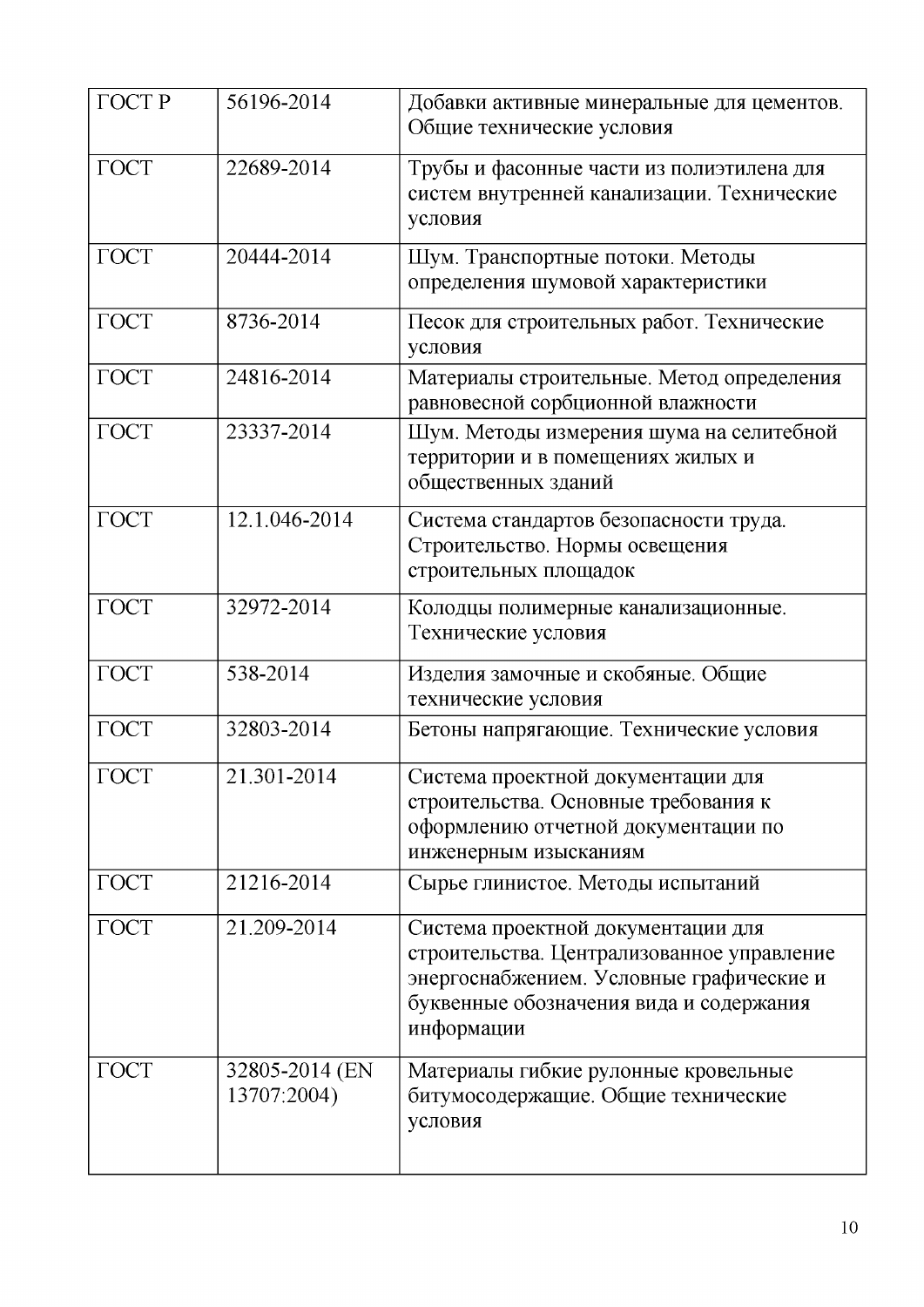| $\Gamma$ OCT | 21.613-2014                                     | Система проектной документации для<br>строительства. Правила выполнения рабочей<br>документации силового электрооборудования            |
|--------------|-------------------------------------------------|-----------------------------------------------------------------------------------------------------------------------------------------|
| <b>TOCT</b>  | 32806-2014 (EN<br>544:2011)                     | Черепица битумная. Общие технические<br>условия                                                                                         |
| $\Gamma$ OCT | 21.608-2014                                     | Система проектной документации для<br>строительства. Правила выполнения рабочей<br>документации внутреннего электрического<br>освещения |
| $\Gamma$ OCT | 21.002-2014                                     | Система проектной документации для<br>строительства. Нормоконтроль проектной и<br>рабочей документации                                  |
| $\Gamma$ OCT | 21.607-2014                                     | Система проектной документации для<br>строительства. Правила выполнения рабочей<br>документации наружного электрического<br>освещения   |
| ГОСТ         | 21.210-2014                                     | Система проектной документации для<br>строительства. Условные графические<br>изображения электрооборудования и проводок<br>на планах    |
| <b>ГОСТР</b> | 56288-2014                                      | Конструкции оконные со стеклопакетами<br>легкосбрасываемые для зданий. Технические<br>условия                                           |
| <b>ГОСТР</b> | 56289-2014                                      | Конструкции светопрозрачные<br>легкосбрасываемые для зданий. Методы<br>испытаний на воздействие внутреннего<br>аварийного взрыва        |
| $\Gamma$ OCT | 33067-2014 (EN<br>13256:2005, EN<br>13491:2006) | Материалы геосинтетические для тоннелей и<br>подземных сооружений. Общие технические<br>требования                                      |
| $\Gamma$ OCT | 33069-2014 (EN<br>13253:2005)                   | Материалы геосинтетические для защиты от<br>эрозии (береговая защита). Общие технические<br>требования                                  |
| $\Gamma$ OCT | 33068-2014 (EN<br>13252:2005)                   | Материалы геосинтетические для дренажных<br>систем. Общие технические требования                                                        |
| $\Gamma$ OCT | 33082-2014                                      | Конструкции деревянные. Методы определения<br>несущей способности узловых соединений                                                    |
| $\Gamma$ OCT | 33080-2014                                      | Конструкции деревянные. Классы прочности<br>конструкционных пиломатериалов и методы их<br>определения                                   |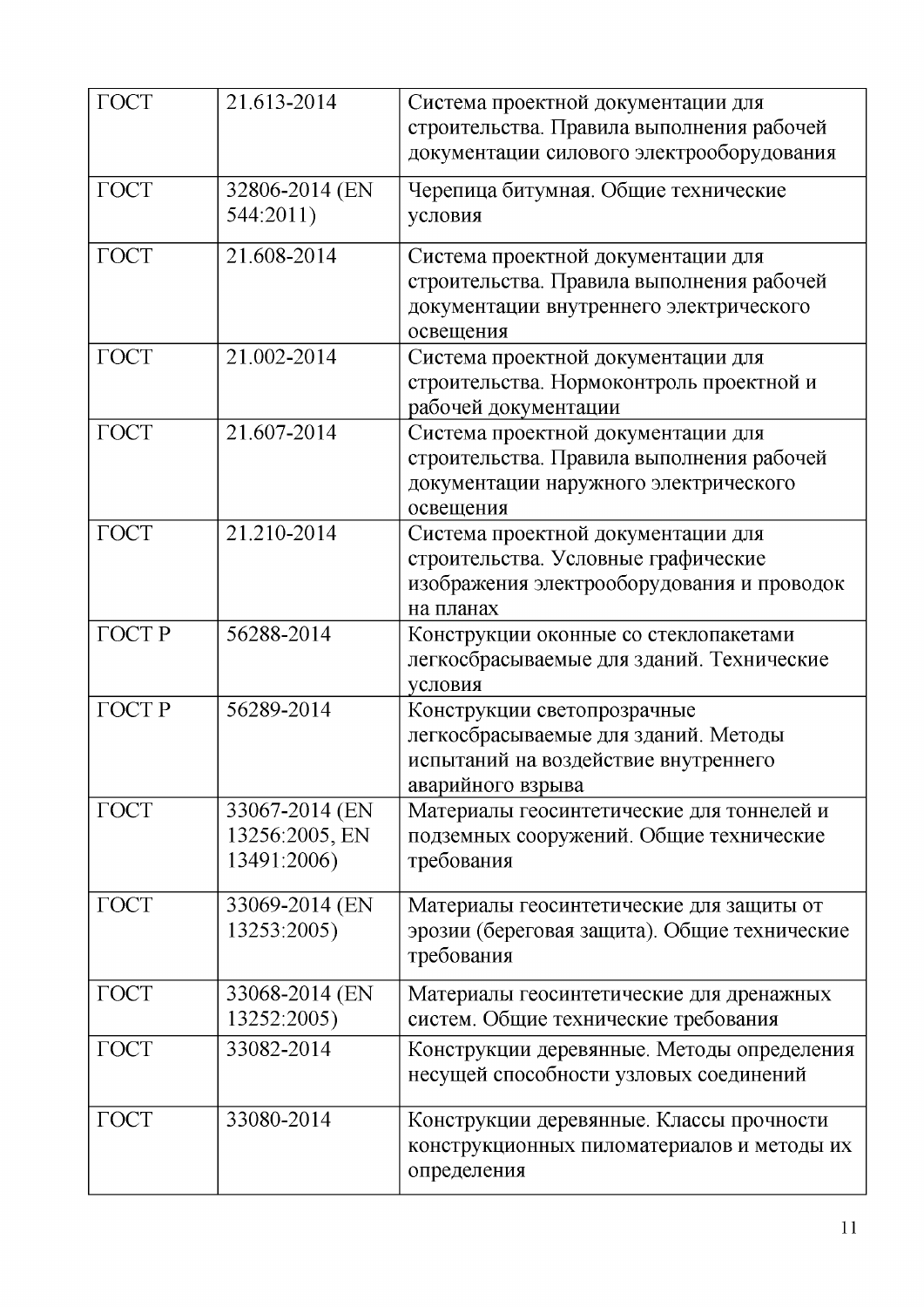| $\Gamma$ OCT | 20850-2014 | Конструкции деревянные клееные несущие.      |
|--------------|------------|----------------------------------------------|
|              |            | Общие технические условия                    |
| $\Gamma$ OCT | 33081-2014 | Конструкции деревянные клееные несущие.      |
|              |            | Классы прочности элементов конструкций и     |
|              |            | методы их определения                        |
| <b>ГОСТР</b> | 56295-2014 | Энергоэффективность зданий. Методика         |
|              |            | экономической оценки энергетических систем в |
|              |            |                                              |
| <b>TOCTP</b> | 56296-2014 | зданиях                                      |
|              |            | Устройства шиберные металлические защитные   |
|              |            | для взрывоопасных производств. Технические   |
|              |            | требования и оценка прочности                |
| <b>TOCTP</b> | 56297-2014 | Кабины железобетонные защитные для           |
|              |            | взрывоопасных производств. Технические       |
|              |            | требования и оценка прочности                |
| <b>ГОСТР</b> | 56298-2014 | Дворики железобетонные защитные.             |
|              |            | Технические требования и оценка прочности    |
| $\Gamma$ OCT | 25820-2014 | Бетоны легкие. Технические условия           |
| $\Gamma$ OCT | 10181-2014 | Смеси бетонные. Методы испытаний             |
| $\Gamma$ OCT | 27005-2014 | Бетоны легкие и ячеистые. Правила контроля   |
|              |            | средней плотности                            |
| ГОСТ         | 27751-2014 | Надежность строительных конструкций и        |
|              |            | оснований. Основные положения                |
| ГОСТ         | 33083-2014 | Смеси сухие строительные на цементном        |
|              |            | вяжущем для штукатурных работ. Технические   |
|              |            | условия                                      |
| $\Gamma$ OCT | 12536-2014 | Грунты. Методы лабораторного определения     |
|              |            | гранулометрического (зернового) и            |
|              |            | микроагрегатного состава                     |
| $\Gamma$ OCT | 12071-2014 | Грунты. Отбор, упаковка, транспортирование и |
|              |            | хранение образцов                            |
| $\Gamma$ OCT | 26262-2014 | Грунты. Методы полевого определения          |
|              |            | глубины сезонного оттаивания                 |
| $\Gamma$ OCT | 33121-2014 | Конструкции деревянные клееные. Методы       |
|              |            | определения стойкости клеевых соединений к   |
|              |            | температурно-влажностным воздействиям        |
|              |            |                                              |
| $\Gamma$ OCT | 33124-2014 | Брус многослойный клееный из шпона.          |
|              |            | Технические условия                          |
| $\Gamma$ OCT | 33120-2014 | Конструкции деревянные клееные. Методы       |
|              |            | определения прочности клеевых соединений     |
|              |            |                                              |